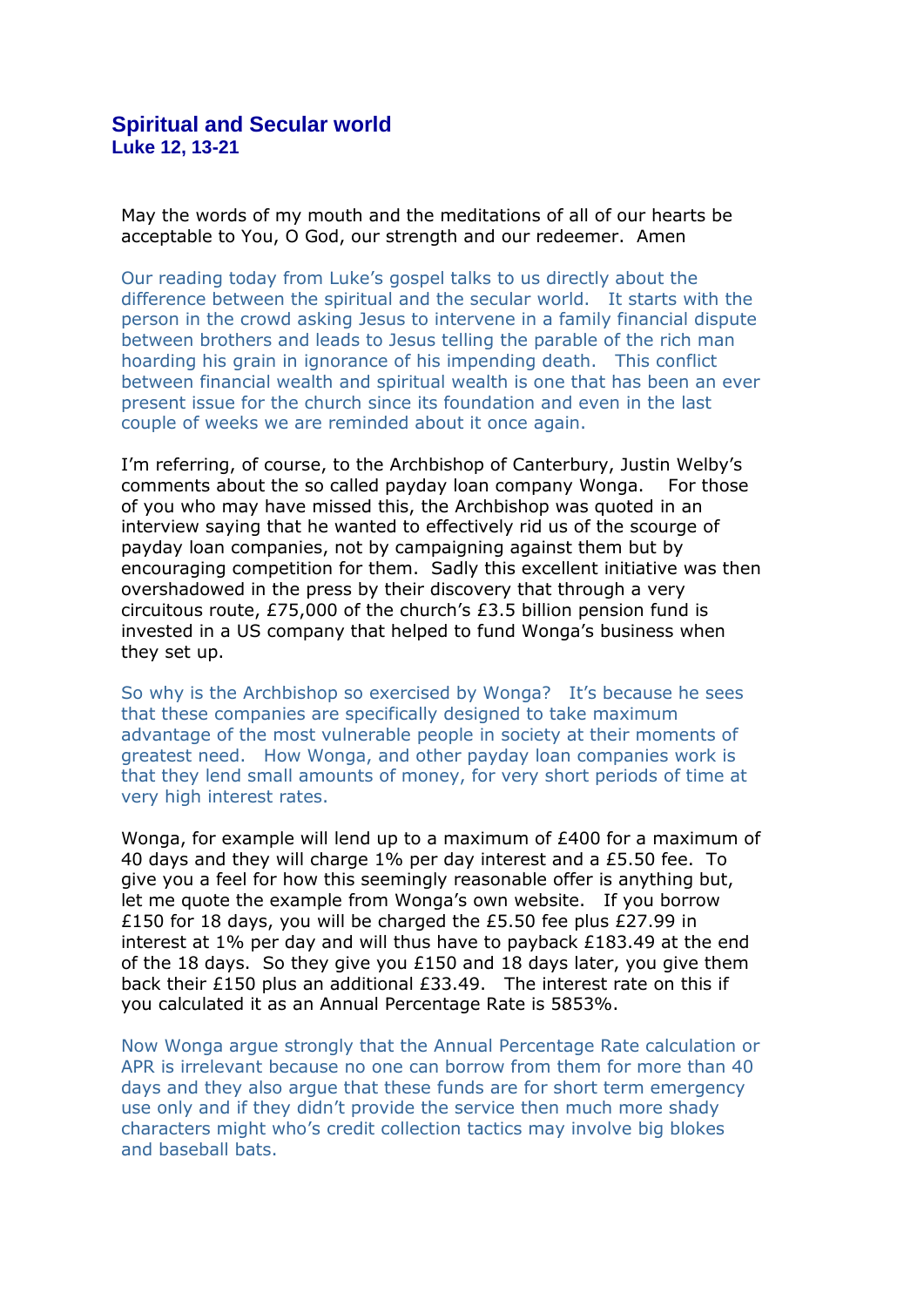This, for me, rather misses the point. Yes it is true that there are plenty of people who struggle to make ends meet and may need emergency funds to tide them over until they get paid but does that mean that these very people who are at their most financially vulnerable should be exploited by 5000% interest rates? I don't think so and nor does the Archbishop of Canterbury.

Justin Welby's solution for active Christians is for us to get stuck in and helping to solve the problem. He suggests that we need to encourage the growth of small scale credit unions as an alternative solution for short term lending and that we should use the physical resources of our churches, halls and other buildings as well as the talents and skills of our congregations to make this happen – not tomorrow but over the next 10 years.

How refreshing is that as an idea? The church being seen to actively involve itself in real world issues and to provide real world solutions. But, I hear you say, what about that other famous passage that is quoted in all of the 4 gospels, the passage from Luke 19,45 when Jesus chases the moneylenders from the temple shouting after them, "My house will be a house of prayer, but you have made it a den of robbers". Surely, Justin Welby is tempting the money lenders back into the house of God?

Well – not for me. Christ never condemned the business of money or the concept, merely its misuse and abuse. As he famously said when the Pharisees tried to trap him on the issue of taxes to the Romans, "Render unto Caesar the things that are Caesar's and unto God the things that are God's". I am sure that Christ would have agreed with the Archbishop's stance that money is an essential part of our society but that it must be managed ethically. Charging 5000% interest is usury in anyone's books and, for me, a valid target for the church's anger.

I've thought for some time that this is an area where active Christianity could have a role to play and have discussed it with Bishop Keith as a means for Christian business people to respond to the needs of society. Many of us are fortunate in having some talent and money but struggle to think how best to use that for the good of others. I think the Archbishop's concept of church supported credit unions could be a wonderful way forward.

Rather than putting all our cash into bank accounts with dreadful returns, how much better to make similar returns but make that money available to those in need to start up small businesses and alongside that provide some expertise and support to people who haven't had the easiest start in life or the best of educational advantages. If ever a parable pointed us in this direction then it is surely today's story of the rich man.

Our reading from Luke really highlights this issue about our attitude to money and amplifies that it is the abuse of money that Jesus is so exercised by. We start with a large crowd gathering to hear Jesus preach. A man approaches Jesus and asks him to intervene in a financial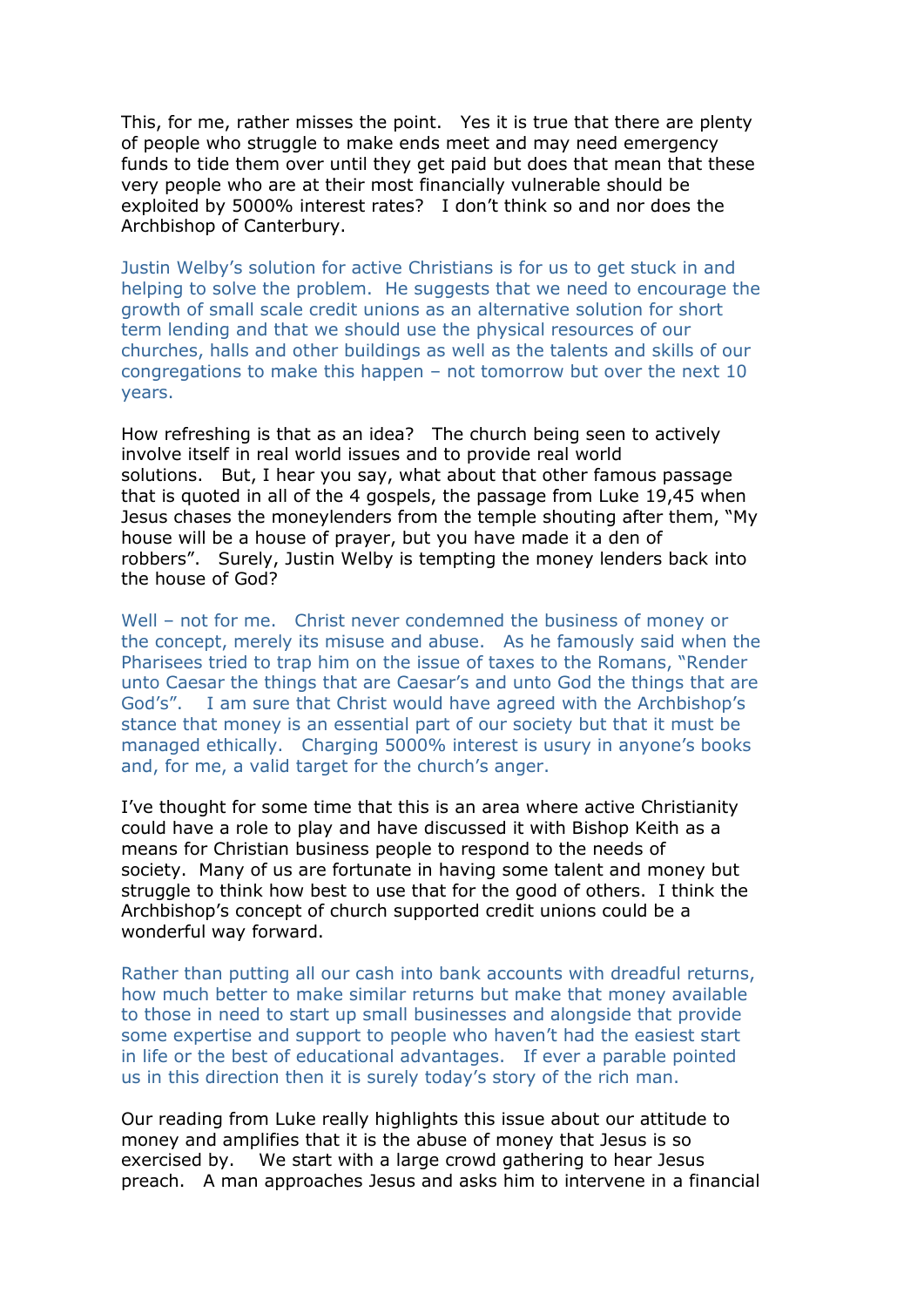dispute between the man and his brother. "Teacher", he says, "Tell my brother to divide the family inheritance with me."

Now this approach is not a strange as it may sound. The rabbi was always seen as a fount of knowledge and wisdom and this is just the sort of dispute that would regularly have been brought before the rabbi, two thousand years before the Citizens Advice Bureau and the Small Claims Court existed. So the man, treating Jesus as he would any other rabbi, asks him to sort out his awkward brother and get him to play fair with the family inheritance.

It is Jesus' response that is unusual. Instead of giving him the benefit of his wisdom on all things financial Jesus instead says, "Friend, who set me to be a judge or arbitrator over you?" and he went on to say, "Take care! Be on your guard against all kinds of greed; for one's life does not consist in the abundance of possessions." If that wasn't clear enough, he then goes on to relate the parable of the rich man.

He tells the story of a man whose farm was so productive that he hadn't enough room in his barns to store his crops. The man ponders the problem and decides that the answer is to pull down his barns and build bigger ones and in that way, he will have enough wealth laid up for years to come and he can, in his own words, eat drink and be merry. But God says to this man, "You fool, this very night your life is being demanded of you and the things you have prepared, whose will they be?" "So it is", says Jesus, "with those who store up treasures for themselves but are not rich toward God."

Now that's a pretty clear message. According to Jesus, the good life has nothing to do with wealth and greed – or the desire to have things we don't currently have, is completely at odds with the message of Jesus. Greed directs our attention and our activity away from the spirit and towards the flesh. Now that's a tough message for us to hear in our increasingly secular society where people's worth seems to be increasingly measured by what they have rather than who they are.

Advertisers and marketing folk bombard us every day to think that if we buy more and more of their products then we will become happier, more fulfilled and more comfortable. Jesus tells us the opposite. The rich man in Jesus story dies before he can begin to enjoy what he had stored in his big barns. Preparing for life before death is sensible but only if we don't then neglect to plan for life after death. If you accumulate wealth only to benefit yourself with no concern for others, then like our rich man, you enter eternity empty handed.

Jesus challenges us to think beyond earthbound goals and to use what wealth and talents that we have been given by God to further His Kingdom. Faith, service and obedience are the key to riches in God's eyes and this is surely what lies behind the Archbishop of Canterbury's timely intervention into the secular financial world.